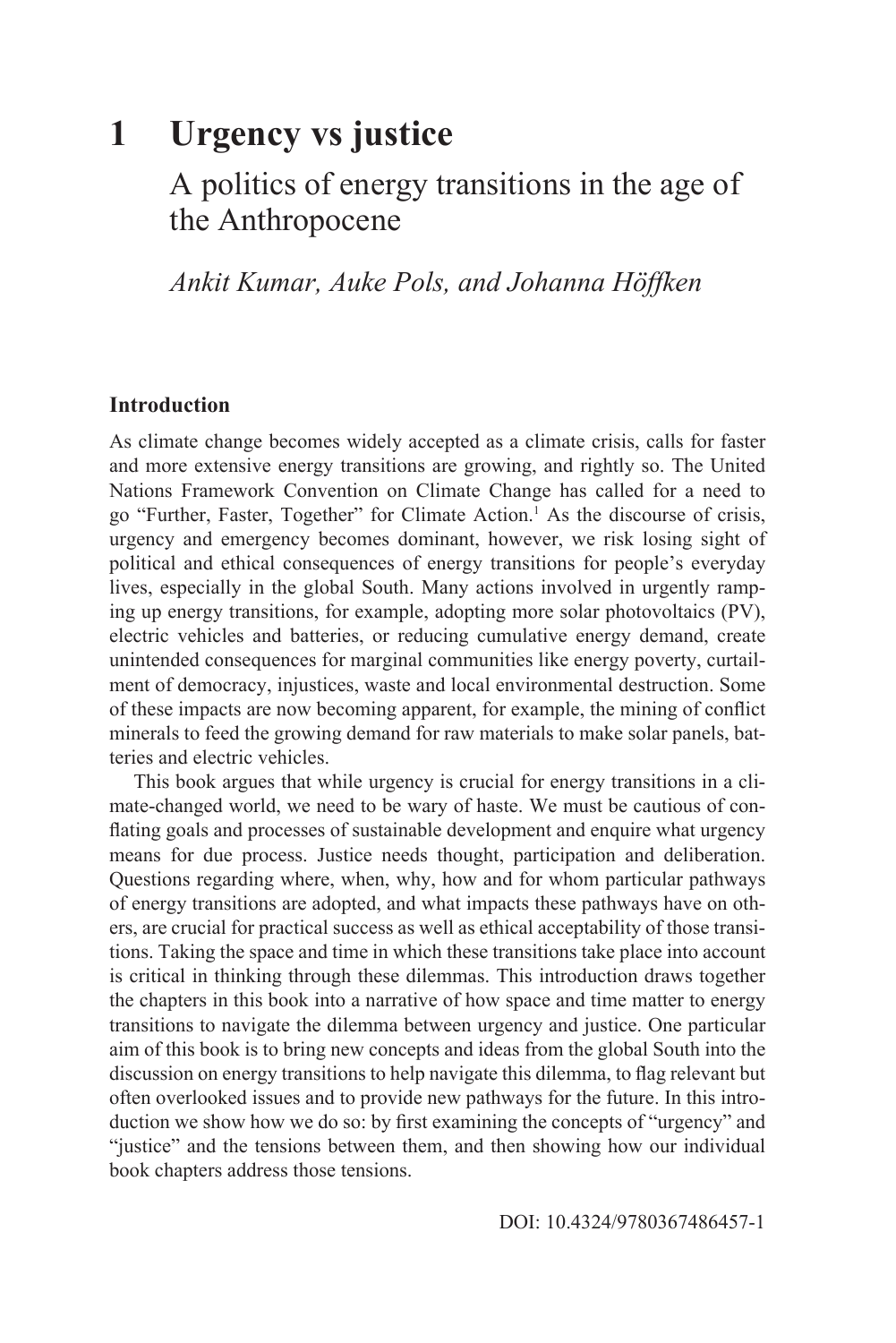#### **The Anthropocene: urgency at the cost of justice?**

Scientists tell us that we live in a new epoch or geological age: Anthropocene, the age of humans (Chakrabarty, 2009; Davis and Todd, 2017; Tolia-Kelly, 2016; Yusoff, 2018). Noel Castree (2015: 302) explains that, no matter what actions we take now to make amends, "Homo sapiens – most especially those in the West – have already altered the planet's future through their past (post-1800) and present actions". All humans are now involved in geography – Earth-writing – by "writing themselves into Earth history" (Castree, 2015: 302).

Dipesh Chakrabarty (2012) proposes two images that describe how human beings inhabit the Anthropocene: humans as a geological force and humans as a political force. The main scientific ideas behind the Anthropocene see humans as a geological force. Humans, that is all of us together, emerge as a collective author of actions that have resulted in climate change. As a political force we seek justice. This is premised on the idea that, theoretically, all humans are equal rights-bearing citizens, even though we know that practically full justice is unachievable. Aiming to pursue the latter is what we describe as a politics for/of justice.

It is these two aspects of being human in the Anthropocene that give rise to the core of the dilemma of urgency vs justice. As geological beings, we need to set aside individual differences and work together to mitigate our uncoordinated but collective negative impact on the planet. As political beings, we seek recognition of our individual differences, challenges and ambitions. We draw the argument of urgency vs justice from these two seemingly incompatible images of human beings: one that prompts us to think of a universal human agency, and the other where we must think of difference (see also Banerjee, 2017). The Anthropocene has thrown at us a challenge of balancing urgency and justice. The problem in front of us is how to accommodate individual differences while coordinating rapid and meaningful collective action.

The two aspects of being human in the Anthropocene are mirrored in an ambiguity in the word "global". Chakrabarty (2017a) reminds us that the "globes" in globalisation and global warming, while often conflated, are different. While global warming relates to the Earth's behaviour as a planet (a planetary phenomenon), globalisation relates to networks and connections created by humans and motivated by capital and power (a human phenomenon). The politics that we commonly pursue, whether the everyday kind or the geopolitics kind, is firmly situated in the domain of the human. The problem is that, while we struggle to grapple with a planetary phenomenon, we attempt this "from within the politics of the institutions that were created to deal with the 'globe' of 'globalization' with all the assumptions of 'stable' Holocene conditions built into them" (Chakrabarty, 2017a: 168). The Anthropocene *demands* a structural redesign of our political institutions that is able to manage the "globe" of "global warming" by pushing humans to work together as "one humanity". Such an institutional reform would require a politics beyond humans, one that is zoecentric, i.e., concerned with all life on Earth (Chakrabarty, 2017b).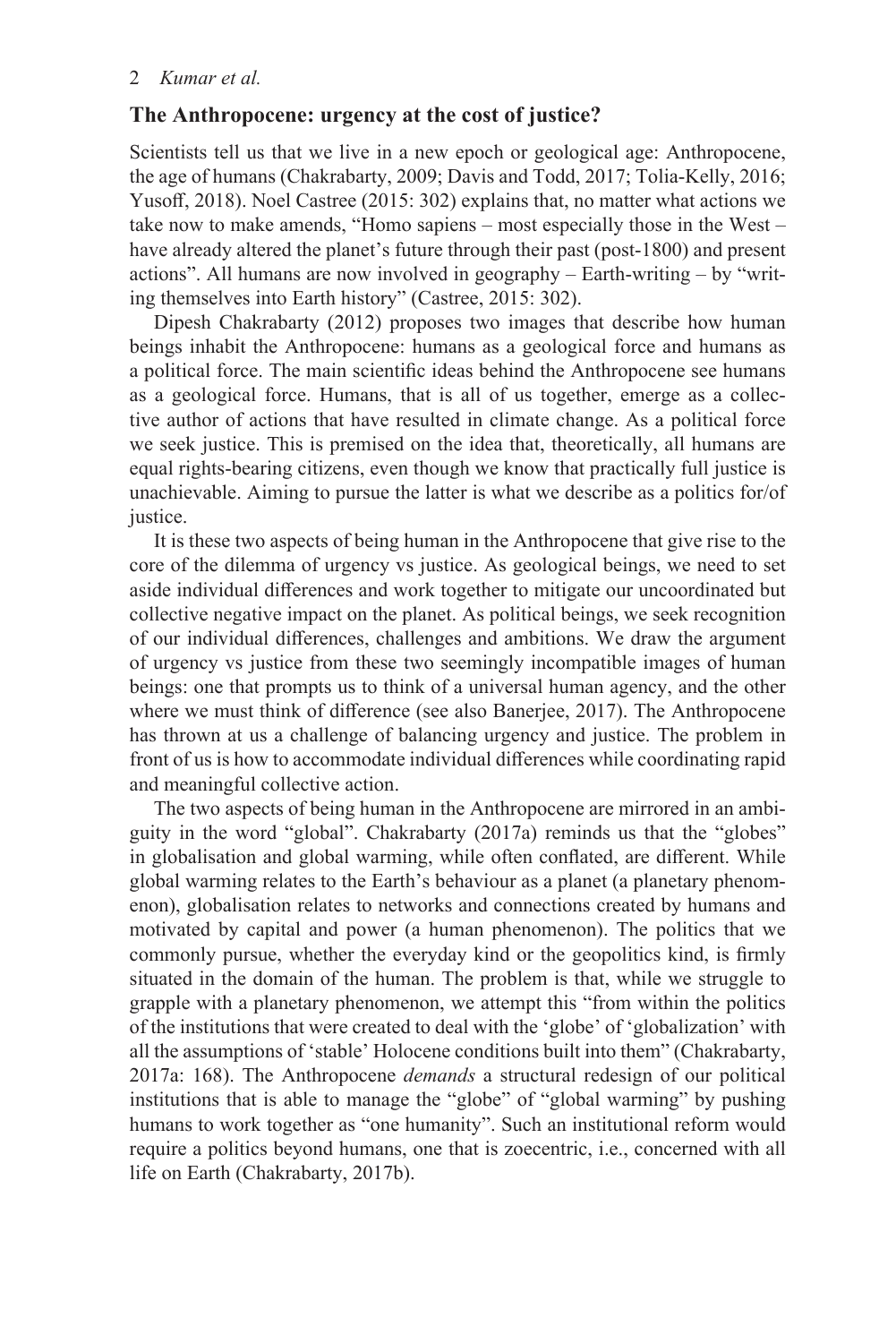Castree (2015: 302) explicates that, in addition to the Anthropocene, the two interrelated ideas of planetary boundaries and tipping points have suggested that "humans are entering *terra incognita*". They have given rise to the idea of a crisis that needs an urgent response. For example, the idea of planetary boundaries proposes nine limits or boundaries inside which humans can function in a "safe operating space" created by Holocene conditions (Rockström et al., 2009). A cursory look at the planetary boundaries depicted in green and red colours, overlaid on an image of the Earth, along with the use of phrases like "safe operating space", bring a sense of alarm and evokes an idea of emergency – a red alarm flashing (see D'Souza (2018) on the question of scarcity, limits and the Anthropocene).

This sense of urgency is not misplaced. Indeed, there is enough scientific evidence that we are either very close to, or have gone beyond, various tipping points (IPCC, 2019; Lenton et al., 2019). However, Swyngedouw's (2019) warning that this narrative about the Anthropocene helps make climate change post-political is important to keep in mind. By this, Swyngedouw means that the geological/physical narrative of what the Anthropocene is and how we should manage it assumes that there are no alternatives to capital and market economy, the basic structures and conditions for social and economic order.2 The concern here is that if we let "the naming of a geo-social epoch and a contingent 'truth' of nature decide our politics", we might disavow a persistent intra-human politics of climate change, and instead, as evidence suggests is happening in policy-making across the globe,3 reinforce and amplify the discriminatory conditions that capitalism and colonialism have worked to entrench in society (Swyngedouw, 2019: 256). In short, such an approach will lead to the exclusion of an explicit politics of justice. In addition, we must listen carefully to the "calls to decolonize the Anthropocene that demand that we move beyond a politics of urgency to examine the slow, historical processes of erasure under colonialism and imperialism" (Gergan, 2017: 490; Davis and Todd, 2017). As Kathryn Yusoff (2018) reminds us, geology and the Anthropocene are deeply embedded with a history of racialisation, racial discrimination and colonisation (see also Saldanha, 2020; Tolia-Kelly, 2016).

In addition, the urgency debate and the need to unify under an Anthropocene narrative could "further delegitimize alternate forms of cultural knowledge and embodied practices and, in so doing, reproduce and reinforce injustices" (Schmidt et al., 2016: 194). By focusing solely on the planetary aspect, the Anthropocene narrative pushes for a redesign of political institutions in order to manage the "globe" of "global warming". Ironically, however, this narrative takes for granted, or is indifferent to, the human aspect that those institutions currently strive to safeguard. That is, from Chakrabarty's (2012) two images of humans, the dominant narrative of Anthropocene chooses the geological human and attempts to sideline the political human. Having said that, the imperative for us "to stress that the Anthropocene is a master-narrative should not detract from the suggestion that it is *a narrative*" (Jazeel, 2019: 227) (emphasis added). Indeed, conceptual approaches like postcolonial theory and *Buen Vivir* open doors for other narratives, narratives that do not view urgency and justice as incompatible by default.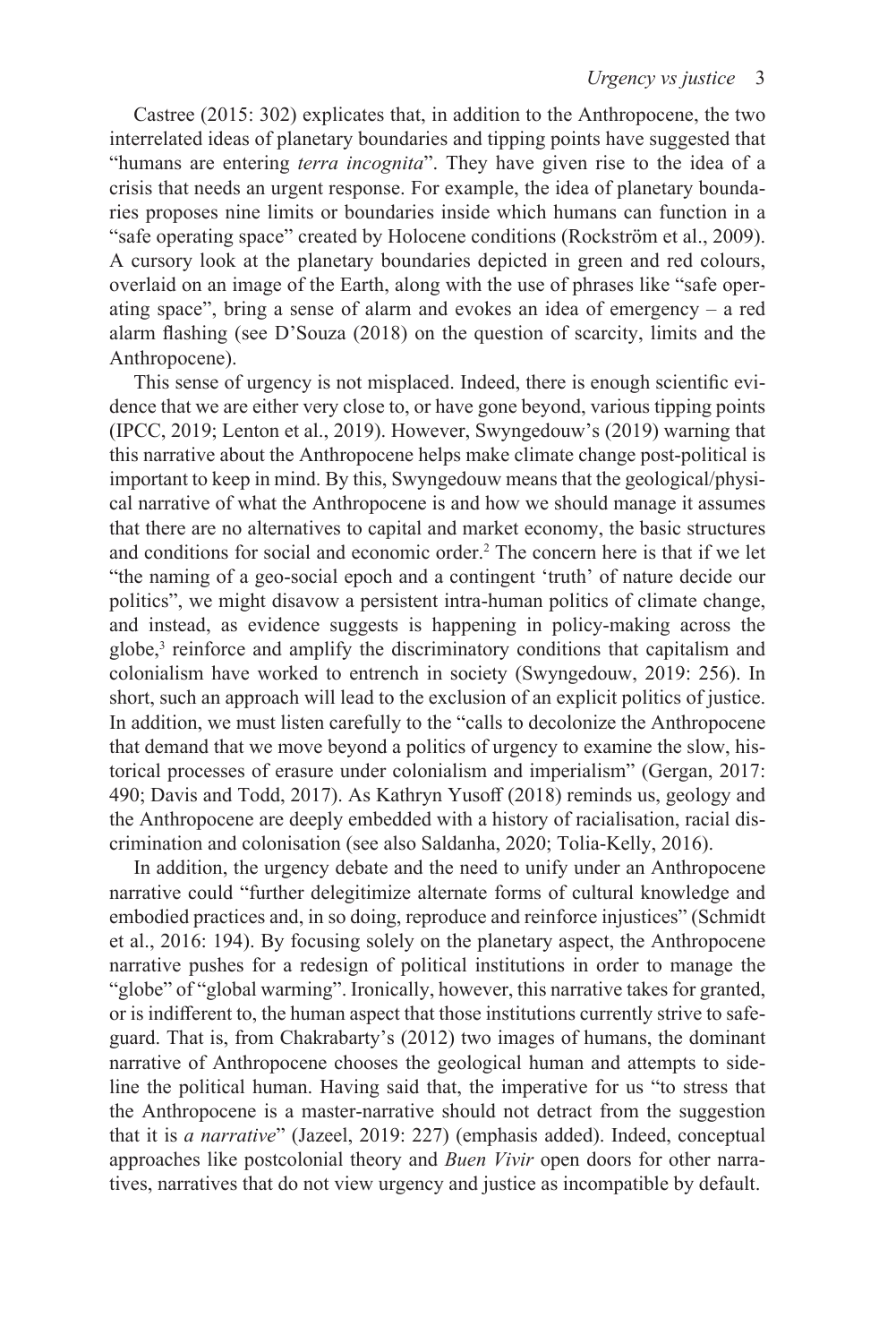Indeed, other narratives have emerged from the global North that address both urgency and justice. For example, Kate Raworth (2017) has extended the planetary boundaries model with social (lower) boundaries, below which human needs and justice are compromised. The degrowth movement (Hickel, 2020; Nirmal and Rocheleau, 2019) aims to redefine human wellbeing in a planetfriendly way. However, as postcolonial scholars have pointed out, the question of how to manage the urgency–justice dilemma itself is not debated on an equal playing field. Political, economic and scientific institutions emphasise and amplify narratives from the global North compared to those from the global South. What is important then is that we use the narrative of the Anthropocene to show the importance of decolonising political, economic and scientific institutions, not to deny urgency, but to create space for new narratives on the dilemma to be considered. Following Jazeel (2019: 227) then, rather than a recolonisation of knowledge, a closure, we could work with the idea of the Anthropocene to create an opening for decolonising our knowledge systems, and to work towards "multiepistemic literacy" (Jazeel, 2019: 227, referring to Juanita Sundberg, 2014). Sundberg (2014: 34) explains that the term multiepistemic literacy, proposed by Sami scholar Rauna Kuokkanen, indicates "learning and dialogue between epistemic worlds" and an exchange between a diversity of political, ethical and epistemological positions. It is in this spirit that we work with the idea of the Anthropocene. We look for a more political Anthropocene; one that tackles the urgency of collective action, while keeping a politics of justice at its centre.

## **Questions of justice in an era of urgency**

Energy transitions are predominantly understood in terms of transitions from highcarbon energy sources and high quantities of energy use to low-carbon energy sources and reduced energy consumption. This is the dominant understanding that a post-political Anthropocene discourse drives. However, this is only one part of energy transitions. In most parts of the global South, energy transitions take a different form. A large part of the population in countries of the global South still depend on older/traditional forms of more polluting and hazardous energy sources like kerosene for lighting and wood or charcoal for cooking. Following from this, a fulcrum of the urgency vs justice debate for the global South is how to combine greenhouse gases emission mitigation and rapid transitions to cleaner forms of energy with the rapid upscaling of access to energy and progress in human development – poverty reduction, improvement of quality of life, gender and racial equity. The main way in which these two goals have been brought together in the last two to three decades is through the deployment of decentralised small-scale renewable energy technologies. While these have had some success in benefitting particular groups of people, they have also met with strong criticism. An analysis of dominant interventions to address both the urgency and justice problems shows that these initiatives tend to buy into the Anthropocene's one-sided narrative and proceed from a simplistic view on justice.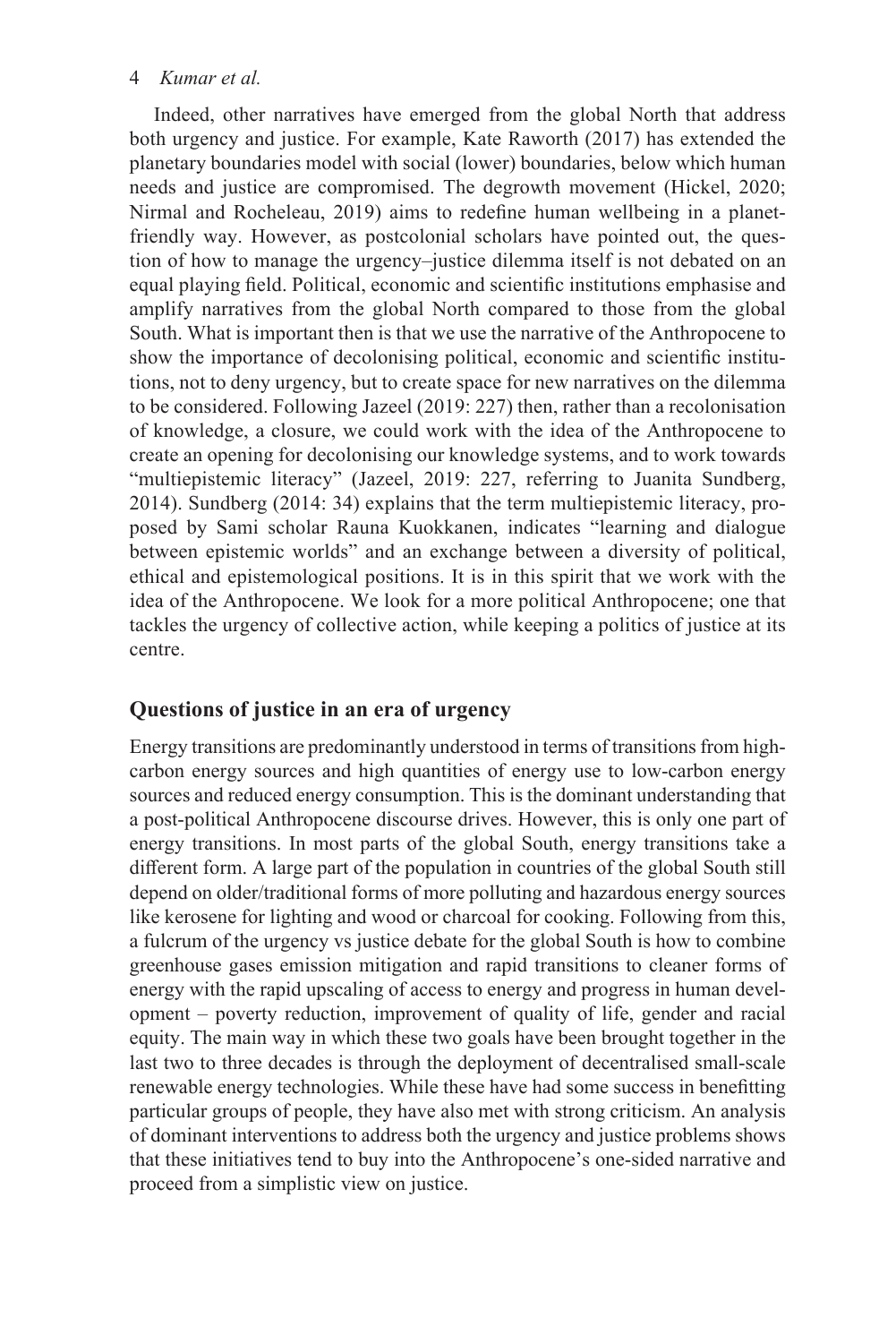Scholars and practitioners argue that small-scale renewable energy slots well into this need to balance a transition from high- to low-carbon energy and from traditional to modern energy (Mahapatra and Dasappa, 2012; Yadav et al., 2019). This prominent role of small-scale renewable energy is driven by a substantial body of literature that argues that modern energy access is central to human development. Energy access extends working hours, reduces wastage of time and bodily energy, fosters livelihoods, improves education and raises human development indicators. Energy also supports information flows, entertainment, better health services and indoor air quality (Riva et al., 2018; Ryan, 2014; Schiffer, 2016). Much of the academic and policy literature on energy access gives importance to three specific development outcomes: education, livelihoods and health (Castán Broto and Kirshner, 2020; Kemmler and Spreng, 2007; Pachauri et al., 2012; Srivastava and Rehman, 2006).

And while many studies show how providing access to modern energy has improved the lives of many, scholars need to remain cautious as often these claims are based on overly simplistic and intuitive assumptions, such as: if only people had electric lights, they would be able to study in the evening when it is dark outside. Such assumptions often do not take into account the social, cultural and political conditions that affect who gets to use the technology, and for what purposes (Abi Ghanem, 2018; Kumar, 2018; see Abi Ghanem in this volume). Energy experiences are also deeply gendered (Osunmuyiwa and Ahlborg, 2019; Ryan, 2014; Standal and Winther, 2016; Govindan and Murali; Green and Schiffer in this volume). These social, cultural, political and economic conditions have received less attention from research and practice communities; instead, studies focus disproportionately on technical and financial aspects of energy access projects. Much like the Anthropocene narrative, such studies can become preoccupied with making the technology feasible, affordable and sustainable and fail to consider how its use may affect the local social order, and vice versa. Emerging critical energy research in the global South has revealed a number of aspects that complicate the idea of quick climate change and development fixes through renewable energy technologies. Drawing together literature on decentralised renewable energy, we outline four criticisms of the idea that they present a quick fix to climate change and development challenges to put things in perspective and outline some important areas of critical energy research towards balancing urgency and justice. Most chapters in this book address one or more of these criticisms.

The first is the question of *carbon colonialism*. The Earth's atmosphere has a limited carbon budget or carbon space. This refers to the maximum emissions of greenhouse gases that can be allowed before we hit the tipping point of irreversible climate change. Carbon colonialism embodies the idea that global North countries, in the name of supporting development and ecological restoration projects to benefit humanity, use their money and power to colonise the discursive and physical spaces in the global South, in order to mask and remedy their historic emissions and to prevent future emissions from global South countries (Lyons and Westoby, 2014). Burnham et al. (2013: 229) bring up the idea of *carbon colonialism* and explain that "forms of neocolonialism" may emerge from market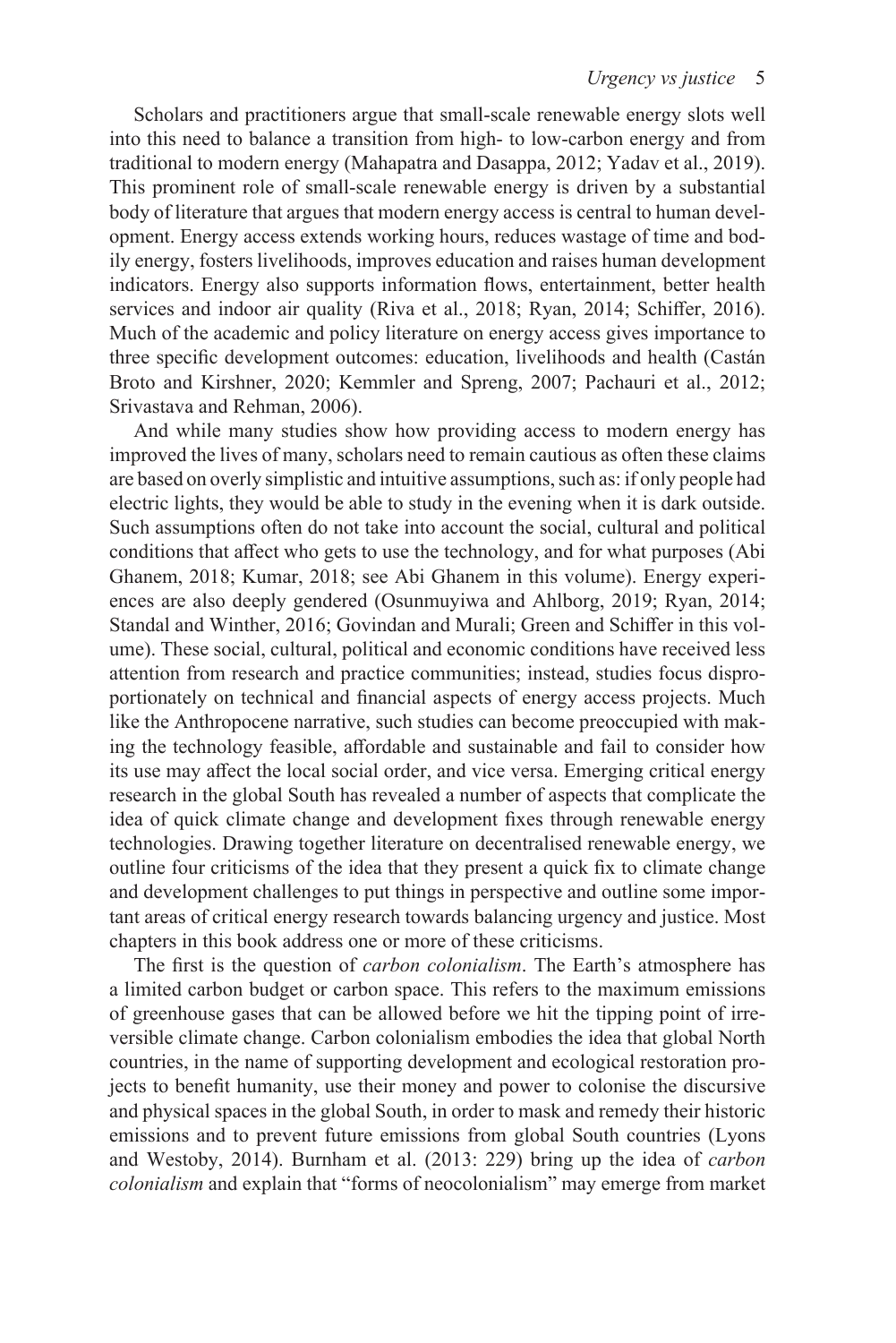mechanisms that curtail "the Global South's use of their natural resources so that the North may rectify past emissions and continue current ones". Putting a price on and commodifying emission responsibilities means that historical injustices of extraction and colonisation, which have led to inequalities of wealth between (as well as within) the global North and South, can continue in new forms. This commodification of responsibilities allows richer countries and companies to hegemonise and govern markets for low-carbon energy and emissions credits, sidelining weaker actors who may not be able to afford these. This has the potential to foreclose future development pathways for many global South countries. Global North actors, meanwhile, may feel justified in continuing to emit greenhouse gases, as such projects remove incentives for them to reduce or end their use of fossil fuels (Burnham et al., 2013).

Second, Balls and Fischer (2019: 473) raise the issue of *democracy and distributional justice* in access to energy. They persuasively demonstrate that even though many energy transition interventions are normatively framed as more just and inclusive, because they are market-based and not embedded in national partypolitics, this does not mean that they actually are more just and inclusive. This is because those technologies, by being embedded in market mechanisms, discriminate based on payment capacities (Balls and Fischer, 2019; Kumar, 2019b). In addition, while many citizens do try to organise themselves to further their interests in affordable and sustainable energy, they bump against a lack of concrete mechanisms to ensure accountability and effective energy delivery (Balls and Fischer, 2019). Boamah (2020: 7) attests to this with evidence from three sub-Saharan African countries. Boamah explains that, while self-organised, smallscale energy projects provide avenues of reduced state dependence, self-control and democratised energy generation and consumption, such projects require citizens to, on their own, fund energy systems or negotiate rentals<sup>4</sup> with private companies (Boamah, 2020). Therefore, while these energy systems might promise to navigate the delay from the state in extending energy access, and the high infrastructure costs of state-sponsored energy systems, they also perpetuate a neoliberal system where citizens do not have recourse of traditional mechanisms of claim making, at the same time letting the state off the hook for its responsibilities towards citizens. When the state is responsible for such provisions, citizens are able to organise themselves politically in various ways,<sup>5</sup> which is not possible within the realm of the market (see also Kumar, 2021). In addition, even when these projects claim to work with "the community", they often imagine a liberal, individualistic notion of the community, one that is compatible with the market, rather than local socio-cultural relationships (Kumar and Taylor Aiken, 2020). The chapters by Abi Ghanem, Sareen and Theiventhran address some of these questions of democracy and distribution in the contexts of Lebanon, Portugal and Sri Lanka, respectively.

Why then, given these challenges, do many multi-lateral and bi-lateral organisations and Northern states promote market-based small-scale renewable energy "solutions" in the global South (Cross, 2019a; Davies, 2018; Gent and Tomei, 2017)? Monyei et al. (2018: 68) explain that a possible cause for this might be the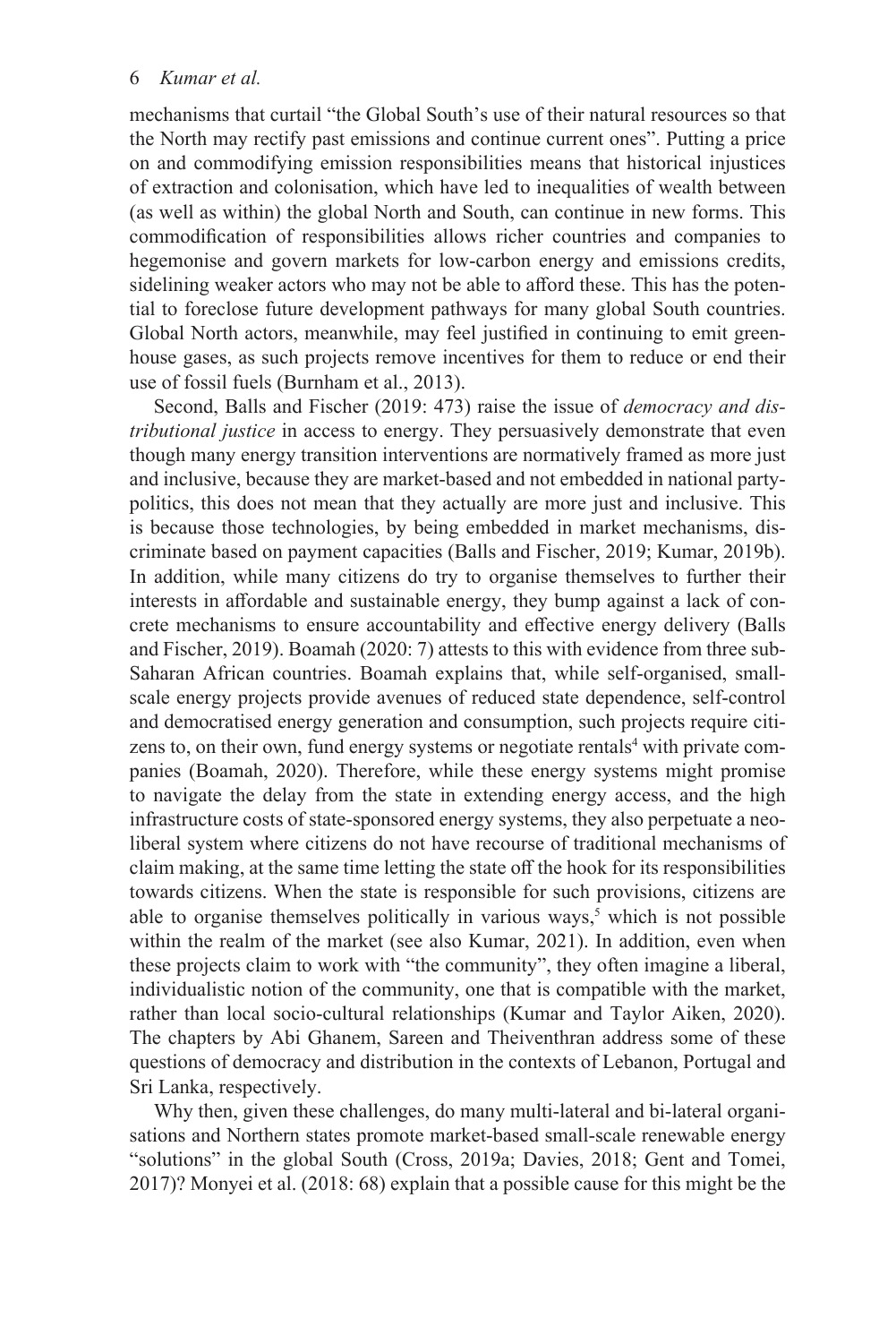"influence of 'Western reality' on the energy narrative" of developing countries. By "Western narrative", they mean particular imaginaries of what "appropriate" and "adequate" energy have come to mean for researchers and practitioners in the global North and how these imaginaries and meanings permeate (often through advocacy from countries in the North) energy policy and discourse in the global South. They argue that many global North countries continue emitting greenhouse gases while indulging in "the wholesale promotion of renewables", which can be "a perverse approach and an act of 'energy bullying', without consciousness of what it means to have energy sufficiency and energy mobility"<sup>6</sup> (Monyei et al., 2018: 68). This brings us back to the questions of democracy, participation and distributional justice. These have been inadequately understood and conceptualised from a global South perspective.

A third issue is that of the prominent place that non-state actors have taken in the provision of energy, especially electricity, in the last decade(Kumar, 2021). Most of these actors promote a market-based approach that puts energy, historically a public good, into the realm of *private resource* or *private commodity*. The rationale for this is that market actors, unlike state actors, will be pressured by free competition to develop cost-effective energy technologies tailored to local demand. This market mantra, Cross (2013, 2019b: 16) reminds us through Bill Gates' words, is built around the idea of "doing well by doing good", that sets in motion "a politics of hope, founded in the promise of" market-based small-scale low-carbon energy. It assumes that both urgency (to address the climate crisis) and justice (conceptualised as addressing human needs) manifest themselves as market demands that private parties can, will and should address.

However, the market-based idea puts a lot of focus on selling more, urgently – to make wider impact – and often ignores the longer-term sustainability of the energy transition interventions, as Turner (2019) has shown through her work in Sri Lanka. Once high-tech Western energy technologies break down, they often cannot be repaired or replaced locally and people go back to the high-carbon, polluting and dangerous sources of energy they had been using (Kumar et al., 2019) and the promises of both urgency and justice remain unfulfilled. Indeed, we need to ask which actors, interests and timescales "neoliberal market-based interventions and entrepreneurialism" privilege and with what implications, especially for disadvantaged groups (Ockwell et al., 2018: 123; see also Byrne and Mbeva, 2017). More recently, the question of energy products that conform to particular quality standards, and the need to distinguish them from low-quality products, based on the idea that "customers pay for quality", has emerged (Balls, 2020; Groenewoudt et al., 2020). However, what quality means, whether quality standards are a way to include and exclude particular actors, and whether especially poor customers are willing and able to make significant long-term investments in energy technologies are questions that need to be explored.

A fourth question relates to *gender and racial justice*. Working with Silvia Wynter's arguments, Yusoff (2018) has very persuasively shown how racialisation and racial injustices are central to the idea of the Anthropocene. Yusoff (2018) argues that the historical uses and abuses of energy, whether physical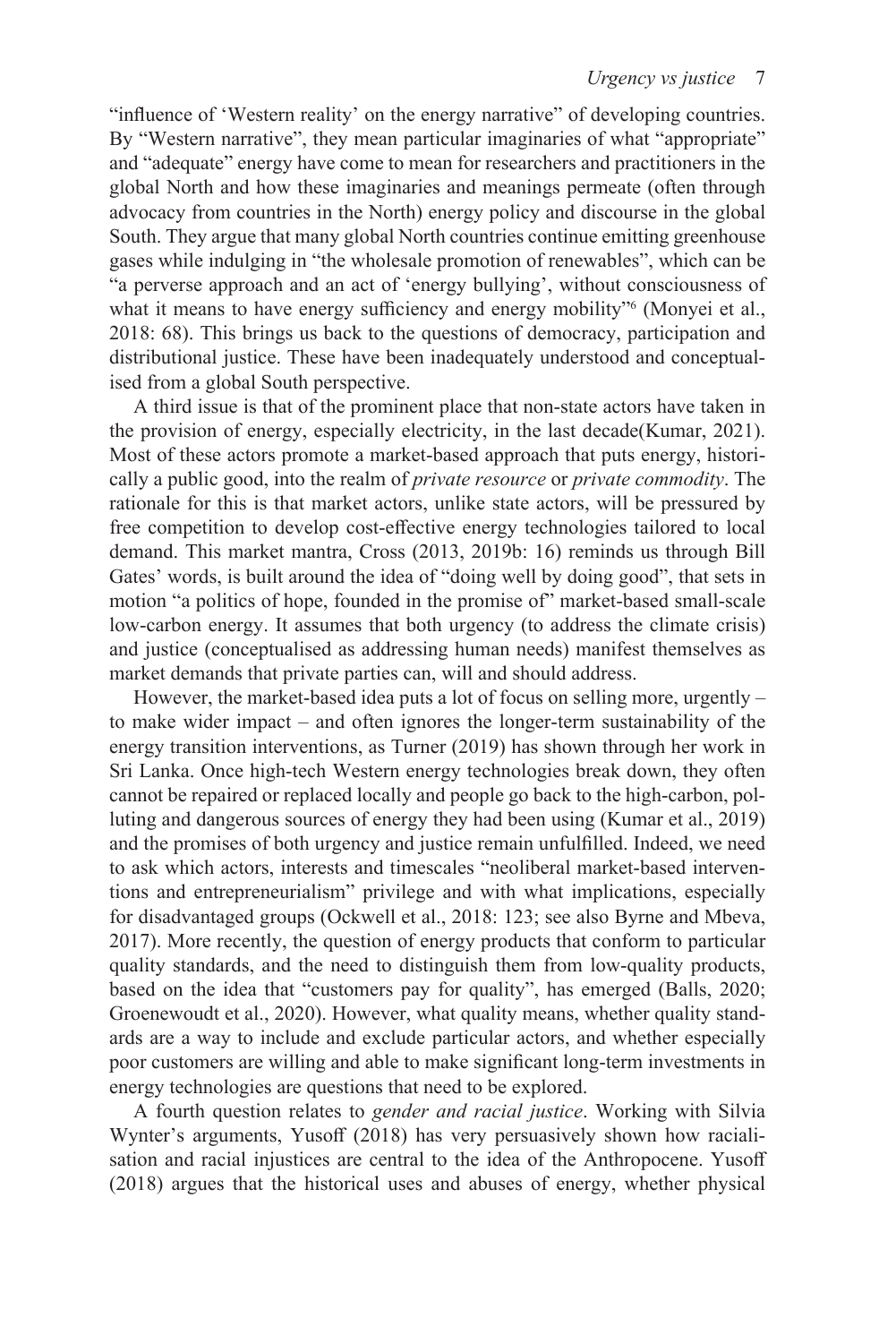energy or fossil energy, have been premised on colonisation and racial exploitation, whether of black and indigenous amarican slaves or indentured South Asians. Cross (2019a: 463) reminds us that energy transition interventions do not only change technologies, but also the social relationships in a community, and how people experience the world around them. It is therefore important to consider those effects as well when designing interventions. Standal and Winther (2016: 43) show that while energy access helps women's empowerment, it can also dent "women's agency, by upholding and perhaps even strengthening subversive structures such as patriarchy and dowry", for example access to electricity resulting in demands for electronic goods as dowry. They explain that this is a result of women being imagined only as "end users" in energy policy and a lack of women's involvement in designing and development of appropriate policies and measures. Baruah (2015: 71) argues that "in addition to creating opportunities for women in technology installation, repair, dissemination, awareness generation, and marketing, there is a growing need within the energy sector to involve women in the formal engineering aspects of technology design and innovation". There is a growing recognition that gender and racial diversity are key to designing technologies and projects right from the onset. Baruah (2015) questions whether having all-male energy teams has resulted in a lack of focus on cooking solutions. Similarly, Balls and Fischer (2019: 472) report how microgrid operators in India choose people with the "right caste and social position" to manage and maintain microgrids in the villages (see also Sharma, 2020; Singh et al., 2017). Kumar (2018, 2019a) and Kumar and Shaw (2020) have discussed in detail how genderand caste-based socio-cultural factors mediate access to energy and the benefits of energy transition projects in Indian villages. Govindan and Murali and Greene and Schiffer address these concerns in their chapters from India and The Gambia respectively.

There are a number of other important issues around the question of just transitions, like land (McEwan, 2017; Yenneti and Day, 2015), electronic and other waste (Cross and Murray, 2018; Dustin Mulvaney et al., 2009; Kumar and Turner, 2020), labour (Mulvaney, 2013, 2014) and environmental impacts (Lakhanpal, 2019; Mulvaney, 2013) that sit at the fulcrum of the urgency and justice debate that we have picked up. It is not possible to go into all of them in this introduction, but by flagging them here we hope that others will pick them up for detailed discussions elsewhere.

## **Pathways for (re)thinking energy justice in an era of urgency**

After having raised the issue of urgency vs justice and outlined some justice pitfalls of urgent energy transitions in the global South, the question in front of us is: how do we bring together these two ideas – one that calls for abstract universal unity and the other for the recognition of individual needs and differences? As the climate emergency begins to dominate the energy transitions discourse, there are growing calls for urgent decarbonisation and energy transitions. More emphasis is being put on new technological solutions like solar PV, digitalisation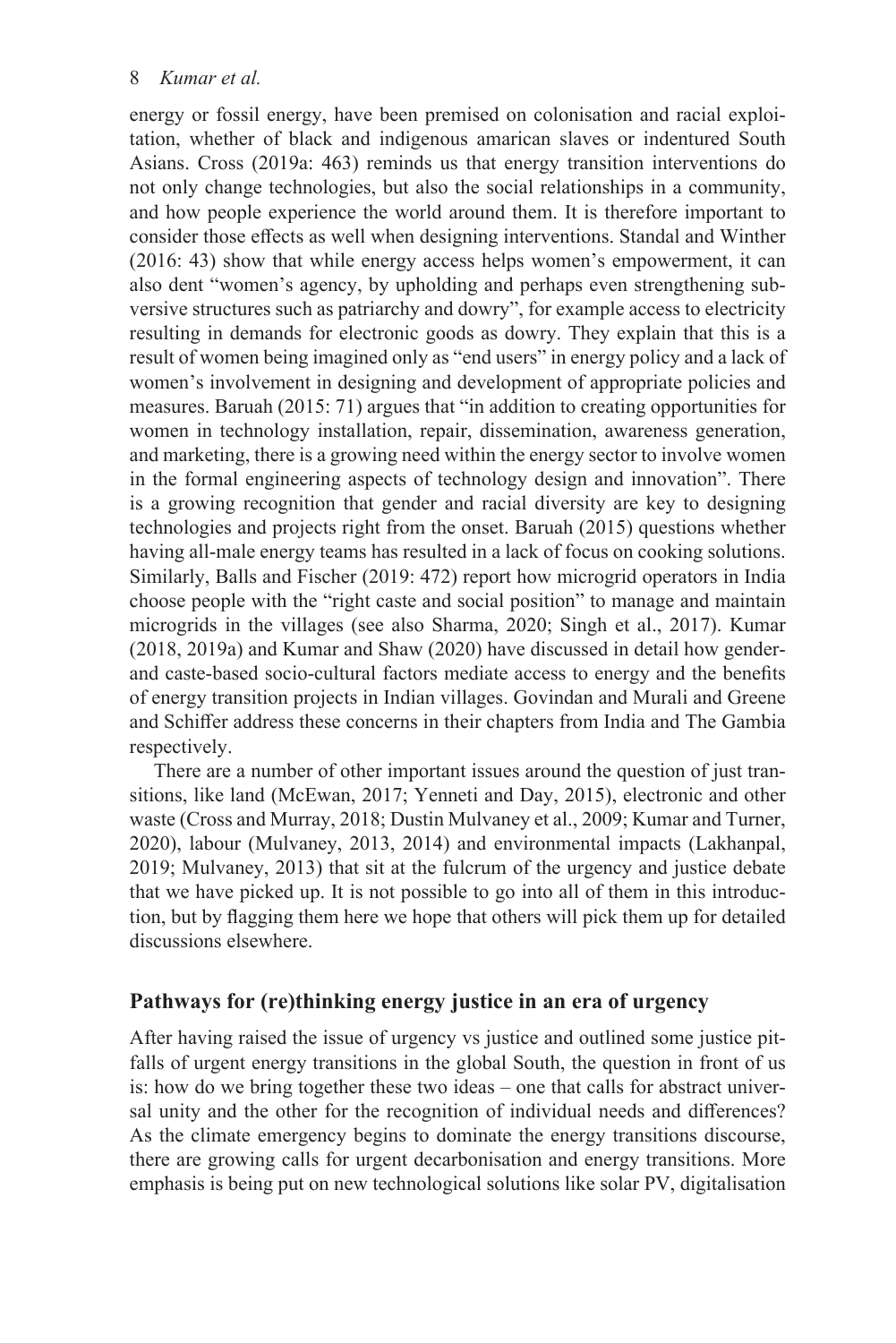of electricity infrastructure and electric vehicles (Healy and Barry, 2017; Kern and Rogge, 2016; Sovacool and Geels, 2016). If not thought through carefully, such technological interventions will have unintended consequences for energy poverty, justice and democracy, especially in the global South (Healy and Barry, 2017).

In agreement with Donna Haraway (2015: 160) we could say that "our job is to make the Anthropocene as short/thin as possible and to cultivate with each other in every way imaginable epochs to come that can replenish refuge". To further this endeavour, we need to progress anti- and de-colonial thought within a somewhat colonising discourse of energy transitions (as flagged in the earlier section). How to do this? Chapters of this book illustrate the risks of a universal hegemonic energy transitions idea. By bringing them together we can identify some pathways developed in the global South that can bring urgency and justice together.

Abi Ghanem, in her chapter "Insights from an assemblage perspective for a (better) understanding of energy transitions: facing the challenge of sustainability in Lebanon's energy crisis" shows how post-structural theories could help bring into analysis a range of actors and issues that structural theories are often not able to accommodate. As Abi Ghanem argues, such theoretical deployments are "not only helpful in establishing the grounding for context-based approaches by tracing the spatiality and temporality of informality, but can also orient us in the direction of inclusive energy futures that are more achievable in the short term". Driven by an assemblage approach, Abi Ghanem brings together the understanding of the historical structuring of Lebanon's electricity system with that of its contemporary everyday operations and upkeep. Seeing the electricity system as an open-whole (Bennett, 2010) helps put focus on a range of actors that enter, inhabit and exit the electricity assemblages, in a way that never stabilises. This dynamic perspective illustrates how some injustices remain stable throughout the changes, but also shows how people navigate them in their everyday life.

Melnyk and Singh question the idea of "sustainability" in energy transitions in their chapter "Constructing an inclusive vision of sustainable transition to decentralised energy: local practices, knowledge, values and narratives in the case of community-managed grids in rural India". They critique the idea of high-tech low-carbon energy solutions as an embodiment of the hegemonised idea of sustainability and energy transitions emanating from the global North. Indeed, a wide and unquestioning trust in techno-economic solutions backed by capitalism is a reminder that a political opportunity to drastically change the world, driven by the idea of Anthropocene, could easily be hijacked by neoliberal utopian visions that depoliticise the Anthropocene (Swyngedouw, 2019; Swyngedouw and Ernstson, 2018). Driven by the idea of "hidden histories", Melnyk and Singh urge us to focus on "local narratives and socio-material networks" that will excavate the positions of marginal actors like labour, community and the non-human within the sustainability discourse. Drawing on cases of decentralised electricity grids in India, they propose a more in-depth and honest engagement with local knowledge and improvisational responses (Kumar, 2019a). This pathway is not only for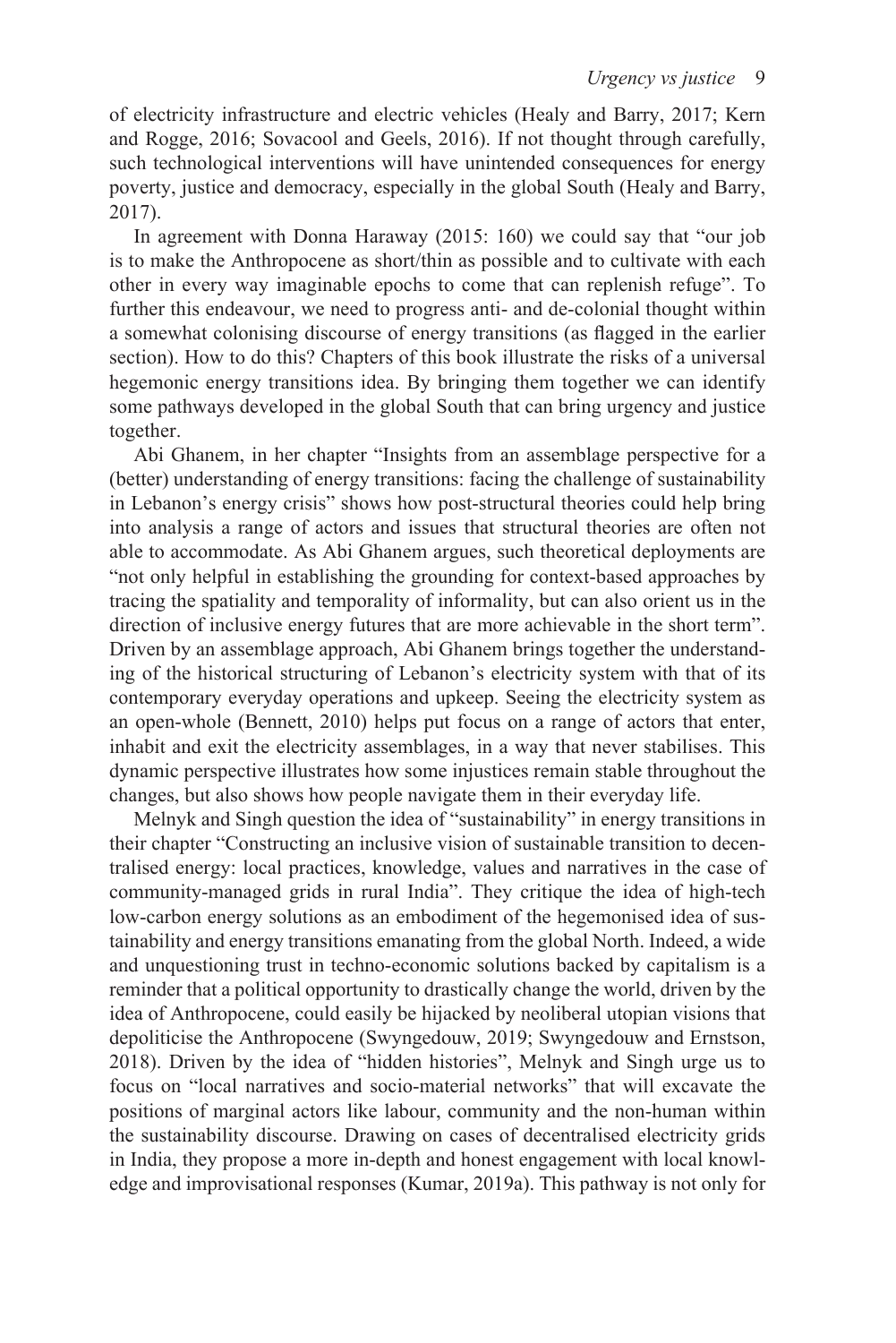material justice for many, but also for discursive justice through the decolonisation of our knowledge systems.

With their chapter on "Bolivia's energy transition in harmony with nature: reality or delusion?" Villavicencio-Calzadilla and Mauger bring us a more ecocentric chapter, compared to our mostly anthropocentric volume. Taking a critical legal perspective, they ask if Bolivia's idea of giving legal rights to Mother Earth helps develop an energy transition that is in harmony with nature. Their chapter is critical from the outset, as it departs from and questions the normative assumption that transitioning to cleaner forms of energy automatically means being more harmonious with nature. Indeed, a point that we raised earlier comes back here, as Villavicencio Calzadilla and Mauger argue that "an energy transition in harmony with nature will require not only technological transformations, but also major structural changes (economic, social, legal and political)". *Buen Vivir* or *Vivir Bien*, as a new way of thinking about the relationship between humans and nature, can drive an "epochal thinking" of the Anthropocene, which Dipesh Chakrabarty (2018) asks for, clearing paths for justice for humans and non-humans, perhaps progressing an ecocentric justice agenda. But Villavicencio Calzadilla and Mauger remind us that, although discursively present in the legal system, these agendas are not being materially practised in Bolivia for the moment.

Continuing this quest for alternative knowledge systems and politics, Sareen, in a chapter titled "Scalar biases in solar photovoltaic uptake: socio-materiality, regulatory inertia and politics", demonstrates how learnings from the global South could be effectively deployed to understand justice issues in the global North. This is politically subversive as it flips the "usual" flow of theoretical knowledge: using a "methodological approach from a study" on scalar biases in energy transitions in India to understand the case of "solar rollout governance in Portugal". Sareen persuasively argues that "the socio-materiality of energy infrastructure, regulatory inertia and path dependence, and political influence on energy development" drives a bias towards large-scale solar developments (for example solar parks), and away from small- and micro-scale interventions like solar home systems. This bias, although accelerating climate mitigation, has crucial justice impacts – land grabbing, displacement, and maintaining unequal power structures embedded in centralised energy systems. In Sareen's words, the dilemma between urgency and justice is "premised on entrenched modalities of governance and energy infrastructure". These need to be shaken up in order to facilitate more just energy transitions.

Theiventhran poses the novel question of justice in post-war settings, where a transition to peace and racial equity needs to be embedded into any plans for transitions to low-carbon energy. His chapter, "Energy transitions in a post-war setting: questions of equity, justice and democracy in Sri Lanka", poses another challenge to the normative understanding of energy transitions as "good". Theiventhran asks: "why [do] renewable energy projects in the post-war societies encounter resistance even though they are clean and green?" He argues that in a context like Sri Lanka, where wounds of racial conflict and injustices are not yet healed, "equity and justice need to take centre stage". Indeed, not just in conflict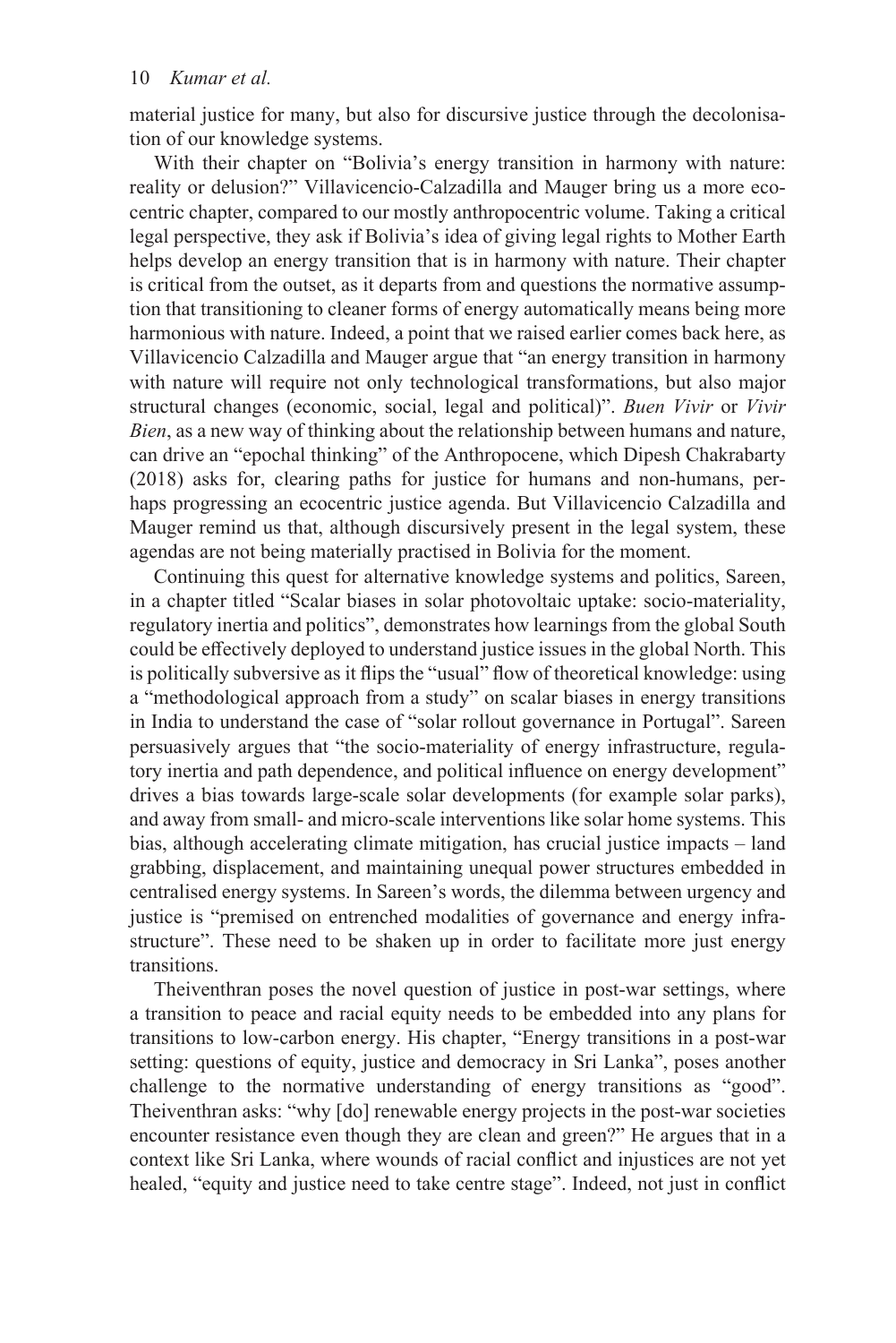settings, we need be alert to the fact that "energy injustice is produced historically, geographically and materially" and that these injustices are "more than matters of prices and income and involve structural differences that have evolved over time and space".

Staying in South Asia and raising another critical justice agenda, which we discussed earlier, Govindan and Murali provide insights into how gender and caste intersect with each other to problematise participative energy projects. Their chapter "Energising change: clean cooking and the changing social position of women" demonstrates that while organisations in India are working to mainstream "gender" in energy access projects by supporting women entrepreneurs and salespersons, caste bias often gets in their way. This connects to wider discourses on gender–race intersectionality. Govindan and Murali demonstrate that while women entrepreneurs from lower castes in India have to deal with moral judgements on "working women", owing to their caste identities, they are also often not allowed to enter the homes and kitchens of higher caste families. The urgency of energy transitions here is directly hampered by caste injustices faced by women who build clean cook stoves.

In another chapter focused on gender, Greene and Schiffer traverse the North– South split to comparatively analyse historical energy practices in The Gambia and Ireland. Their chapter, "'Women don't ride bicycle[s], only men ride bicycles': gender and justice in energy transitions", argues that research on transport energy practices and equity has not given much focus on "power, capability … patterns of social differentiation" that have led to "sidelining of equity within energy focused practice-based research". Through their comparative work, Greene and Schiffer find that "mobility careers trajectories … are both shaped by and shape gendered norms and social roles, embodied and performed in private and public space". They conclude by "calling for greater consideration of gendered patterns of inclusion and exclusion in daily dynamics of energy systems as imperative for achieving just transitions".

Driven by a postcolonial sensibility, one that "provincialises Europe" (Chakrabarty, 2008) and forces us to think through heterogeneity, this book frames the challenge in front of us as follows: how do we work with the disjunctive images of humans together? This is because, while the Anthropocene calls us to unite, as the chapters in the book illustrate, its impacts are, and will be, felt differently (Jazeel, 2019). If we need to politically, or even discursively, understand, experience and respond as a geological force, such a response needs to be built through alliances that are ethically structured with those marginal groups at the centre who are most vulnerable to geo-political and global policy changes, as well as to the impacts of environmental change (Jazeel, 2019). As Madden (2019) reflects, all spaces on Earth increasingly reflect a concern for, and impacts of, the climate crisis. This is being overlaid on other socio-cultural and economic crises, so that "the climate crisis is also itself constitutively shaped by other … problems, processes, and hierarchies" (Madden, 2019: 2). Evidence of these hierarchies is manifesting in new neoliberal projects around smart grids and cities and ecogentrification that exclude the more vulnerable citizens (Rice et al., 2019). Indeed,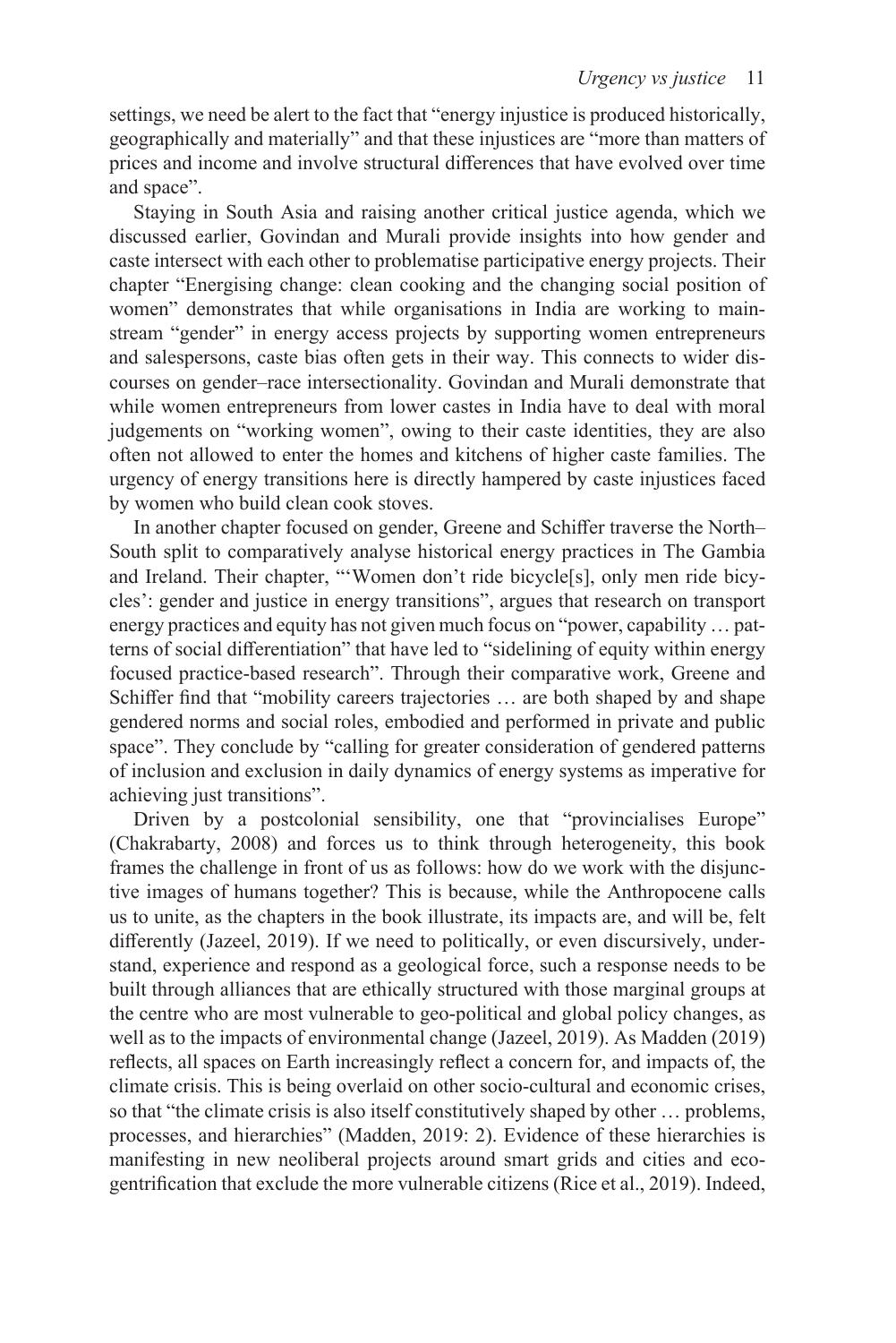focusing on techno-fixes that exacerbate existing socio-cultural and economic crisis risks tipping the political Anthropocene, as Swyngedouw (2019) warns, into the apolitical or post-political "anthropo(Obs)cene". To recentre the voices of the marginal groups, we raise this question of justice in the era of urgency. While building a wider alliance of responsibility, one that a politics of the Anthropocene demands, we keep a firm footing in the politics of intra-human justice, one that a politics of the Anthropocene cannot (and cannot be allowed to) avoid.

## **Notes**

- 1 [https://unfccc.int/news/time-to-go-further-faster-together.](https://unfccc.int) Accessed 1 Oct 2020.
- 2 See Kalmbach et al. (2020: 279) on the "allure of technological fix" for crises like the Anthropocene and their calls for a more historical and cultural analysis of this allure.
- 3 Some dominant proposed solutions for the climate crisis are large alternative energy farms and electric vehicles developed by private capital. These have already exacerbated processes of mineral extraction and land grabbing, evicting and polluting local pastoral and aboriginal communities (Mulvaney, 2013, 2014; Yenneti and Day, 2015).
- 4 The electricity rentals for these systems are often many times higher than state provisions of energy.
- 5 See, for example, Chatterjee's (2004) discussion on the politics of claim through civil and political societies.
- 6 This has led to a productive debate around the concept of energy bullying. See Boamah (2020), Monyei et al. (2018, 2019) and Todd et al. (2019).

## **References**

- Abi Ghanem D. (2018) Energy, the city and everyday life: Living with power outages in post-war Lebanon. *Energy Research and Social Science* 36(April 2017). Elsevier: 36–43. DOI: [10.1016/j.erss.2017.11.012](http://dx.doi.org/10.1016/j.erss.2017.11.012).
- Balls J.N. (2020) Low-cost, adaptable solutions sell: Re-thinking off-grid solar diffusion at the bottom of the pyramid in India. *Energy Research & Social Science* 70(September). Elsevier Ltd: 101811. DOI: [10.1016/j.erss.2020.101811](http://dx.doi.org/10.1016/j.erss.2020.101811).
- Balls J.N. and Fischer H.W. (2019) Electricity-centered clientelism and the contradictions of private solar microgrids in India. *Annals of the American Association of Geographers*  109(2). Routledge: 465–475. DOI: [10.1080/24694452.2018.1535312.](http://dx.doi.org/10.1080/24694452.2018.1535312)
- the politics of the (im)possible. *Mediations* 2(Summer): 1–14. Available at: [http://www](http://www.mediationsjournal.org) [.mediationsjournal.org/articles/Chakrabarty\\_Anthropocene](http://www.mediationsjournal.org). Banerjee S. (2017) Beyond the intimations of mortality: Chakrabarty, Anthropocene, and
- Baruah B. (2015) Creating opportunities for women in the renewable energy sector: Findings from India. *Feminist Economics* 21(2): 53–76. DOI: [10.1080/13545701.2014.990912](http://dx.doi.org/10.1080/13545701.2014.990912).
- Bennett J. (2010) The agency of assemblages. In: Bennett, J. (ed.), *Vibrant Matter: A Political Ecology of Things*. Durham, NC: Duke University Press, p. 200.
- Boamah F. (2020) Desirable or debatable? Putting Africa's decentralised solar energy futures in context. *Energy Research and Social Science* 62(December 2019). Elsevier: 101390. DOI: [10.1016/j.erss.2019.101390](http://dx.doi.org/10.1016/j.erss.2019.101390).
- Burnham M., Radel C., Ma Z., and Laudati, A. (2013) Extending a geographic lens towards climate justice, part 2: Climate action. *Geography Compass* 7(3): 228–238. DOI: [10.1111/gec3.12033](http://dx.doi.org/10.1111/gec3.12033).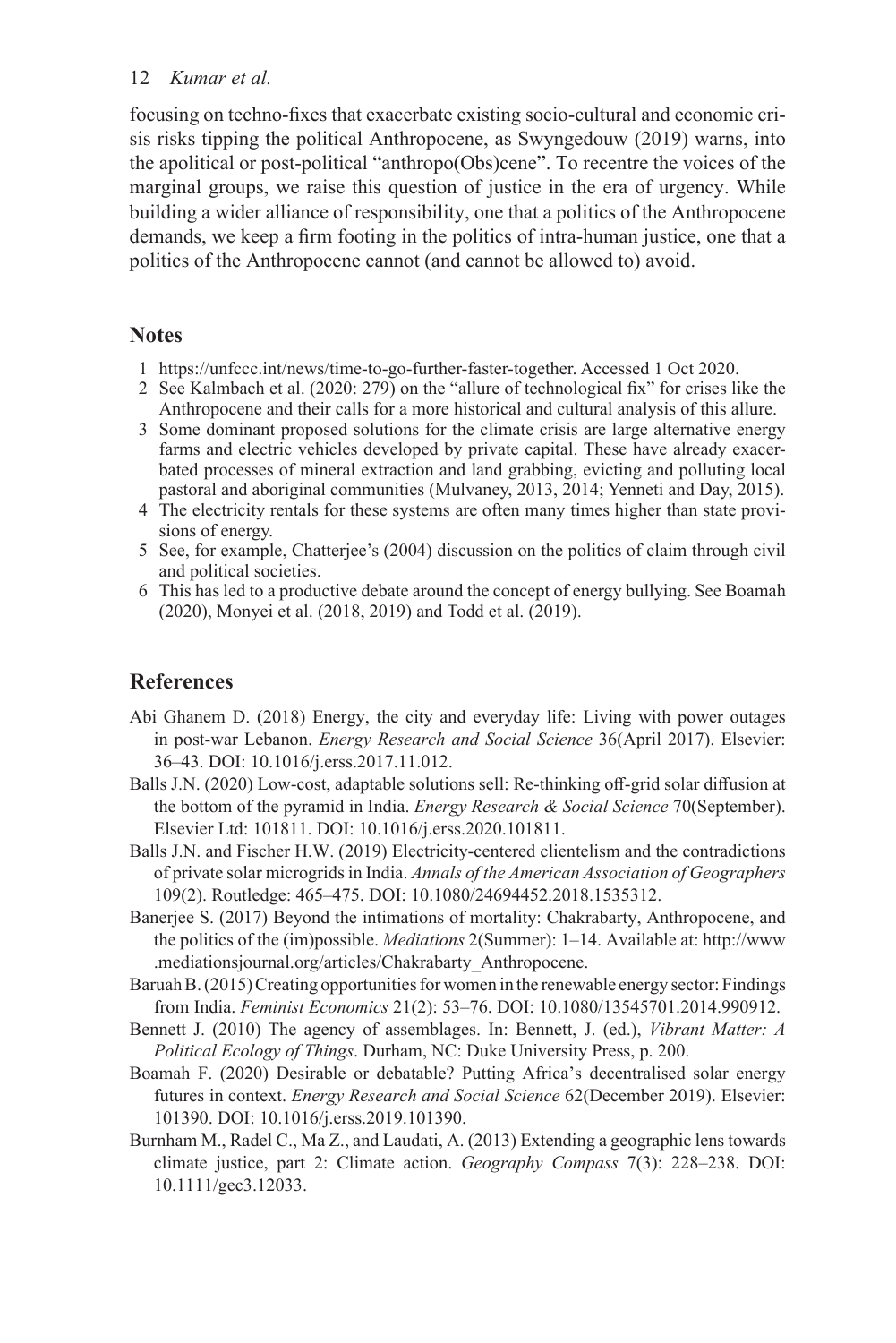- Kenya. 91. Brighton. Available at: [https://opendocs.ids.ac.uk/opendocs/bitstream/hand](https://opendocs.ids.ac.uk) [le/123456789/12968/EnergytranslKenya.pdf?sequence=1&isAllowed=y.](https://opendocs.ids.ac.uk) Byrne R. and Mbeva K. (2017) *The political economy of state-led transformations in propoor low carbon energy: A case study of solar PV in Kenya*. Transformations Energy—
- Castán Broto V. and Kirshner J. (2020) Energy access is needed to maintain health during pandemics. *Nature Energy*. DOI: [10.1038/s41560-020-0625-6](http://dx.doi.org/10.1038/s41560-020-0625-6).
- Castree N. (2015) Changing the Anthropo(s)cene: Geographers, global environmental change and the politics of knowledge. *Dialogues in Human Geography* 5(3): 301–316. DOI: [10.1177/2043820615613216](http://dx.doi.org/10.1177/2043820615613216).
- Chakrabarty D. (2008) *Provincializing Europe: Postcolonial Thought and Historical Difference*. *Postcolonial Thought and Historical Difference*. Princeton: Princeton University Press. DOI: [10.1525/ae.2002.29.1.214](http://dx.doi.org/10.1525/ae.2002.29.1.214).
- Chakrabarty D (2009) The climate of history: Four theses. *Critical Inquiry* 35(2): 197–222.
- Chakrabarty D. (2012) Postcolonial studies and the challenge of climate change. *New Literary History* 43(1): 1–18. DOI: [10.1353/nlh.2012.0007](http://dx.doi.org/10.1353/nlh.2012.0007).
- Chakrabarty D. (2017a) Afterword. *South Atlantic Quarterly* 116(1): 163–168. DOI: [10.1215/00382876-3749403](http://dx.doi.org/10.1215/00382876-3749403).
- Chakrabarty D. (2017b) The politics of climate change is more than the politics of capitalism. *Theory, Culture & Society* 34(2–3): 25–37. DOI: [10.1177/0263276417690236](http://dx.doi.org/10.1177/0263276417690236).
- Chakrabarty D. (2018) *The Crisis of Civilisation: Exploring Global and Planetary Histories*. New Delhi: Oxford University Press.
- Chatterjee P. (2004) *The Politics of the Governed*. New York: Columbia University Press.
- Cross J. (2013) The 100th object: Solar lighting technology and humanitarian goods. *Journal of Material Culture* 18(August): 367–387. DOI: [10.1177/1359183513498959](http://dx.doi.org/10.1177/1359183513498959).
- Cross J. (2019a) Selling with prejudice: Social enterprise and caste at the bottom of the pyramid in India. *Ethnos* 84(3): 458–479. DOI: [10.1080/00141844.2018.1561487](http://dx.doi.org/10.1080/00141844.2018.1561487).
- Cross J. (2019b) The solar good: Energy ethics in poor markets. *Journal of the Royal Anthropological Institute* 25(S1): 47–66. DOI: [10.1111/1467-9655.13014](http://dx.doi.org/10.1111/1467-9655.13014).
- Cross J. and Murray D. (2018) The afterlives of solar power: Waste and repair off the grid in Kenya. *Energy Research & Social Science* 44(August 2017). Elsevier: 100–109. DOI: [10.1016/j.erss.2018.04.034](http://dx.doi.org/10.1016/j.erss.2018.04.034).
- D'Souza R. (2018) Environmentalism and the politics of pre-emption: Reconsidering South Asia's environmental history in the epoch of the Anthropocene. *Geoforum* (January). Elsevier: 0–1. DOI: [10.1016/j.geoforum.2018.09.033.](http://dx.doi.org/10.1016/j.geoforum.2018.09.033)
- Davies G. (2018) Clean energy product markets in sub-Saharan Africa: Complex market devices and power asymmetries. *Energy Research & Social Science* 42: 80–89. DOI: [10.1016/j.erss.2018.03.009.](http://dx.doi.org/10.1016/j.erss.2018.03.009)
- *International Journal for Critical Geographers* 16(4): 761–780. Available at: [https://](https://www.acme-journal.org) [www.acme-journal.org/index.php/acme/article/view/1539.](https://www.acme-journal.org) Davis H. and Todd Z. (2017) On the Importance of a date, or decolonizing. *Acme: An*
- *Coalition*. Available at: [http://www.vermontfuel.com/2012\\_Files\\_files/Silicon\\_Valley](http://www.vermontfuel.com) [\\_Toxics\\_Coalition\\_-\\_Toward\\_a\\_Just\\_and\\_Sust.pdf.](http://www.vermontfuel.com) Dustin M., Vicki B., Monica C., Sheila D., Lauren O., Simon K., Serena M., William R., Esperanza S., Peter S. and Ananth Sridhar D.Y. (2009) Silicon Valley Toxics Coalition: Toward a just and sustainable solar energy industry. *San Jose: Silicon Valley Toxics*
- Gent D. and Tomei J. (2017) Electricity in Central America: Paradigms, reforms and the energy trilemma. *Progress in Development Studies* 17(2): 116–130. DOI: [10.1177/1464993416688826.](http://dx.doi.org/10.1177/1464993416688826)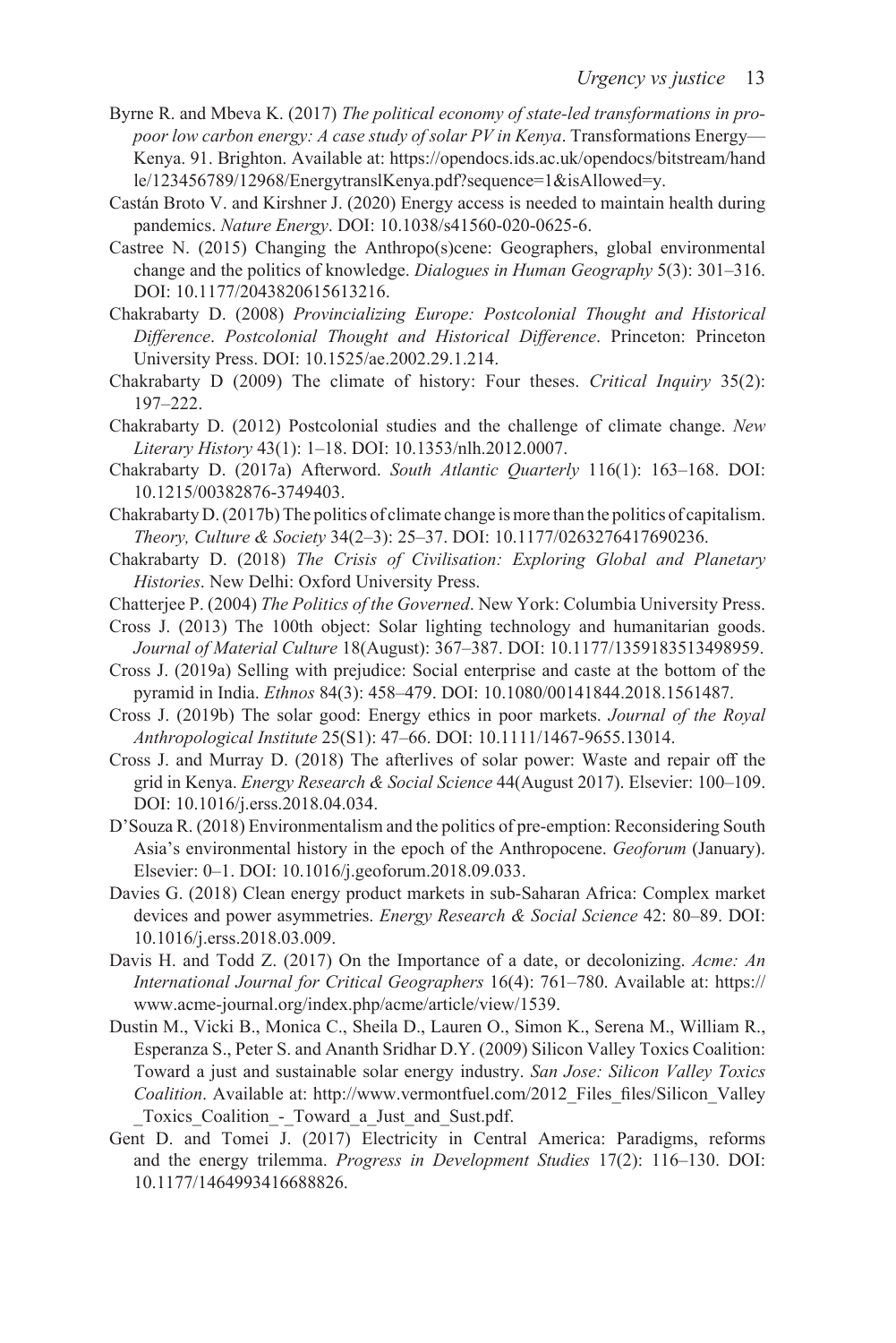- Gergan M.D. (2017) Living with earthquakes and angry deities at the Himalayan Borderlands. *Annals of the American Association of Geographers* 107(2): 490–498. DOI: [10.1080/24694452.2016.1209103](http://dx.doi.org/10.1080/24694452.2016.1209103).
- Groenewoudt A.C., Romijn H.A. and Alkemade F. (2020) From fake solar to full service: An empirical analysis of the solar home systems market in Uganda. *Energy for Sustainable Development* 58. The Authors: 100–111. DOI: [10.1016/j.](http://dx.doi.org/10.1016/j.esd.2020.07.004) [esd.2020.07.004.](http://dx.doi.org/10.1016/j.esd.2020.07.004)
- Haraway D. (2015) Anthropocene, Capitalocene, Plantationocene, Chthulucene: Making kin. *Environmental Humanities* 6: 159–165.
- Healy N. and Barry J. (2017) Politicizing energy justice and energy system transitions: Fossil fuel divestment and a "just transition". *Energy Policy* 108(June). Elsevier Ltd: 451–459. DOI: [10.1016/j.enpol.2017.06.014](http://dx.doi.org/10.1016/j.enpol.2017.06.014).
- Hickel J. (2020) What does degrowth mean? A few points of clarification. *Globalizations*  0(0). Taylor & Francis: 1–7. DOI: [10.1080/14747731.2020.1812222.](http://dx.doi.org/10.1080/14747731.2020.1812222)
- *of sustainable dev*. Ipcc—Sr15. Available at: [https://www.ipcc.ch/sr15/download/#full.](https://www.ipcc.ch) IPCC (2019) *Global Warming of 1.5°C. An IPCC Special Report on the impacts of global warming of 1.5°C above pre-industrial levels and related global greenhouse gas emission pathways, in the context of strengthening the global response to the threat*
- Jazeel T. (2019) *Postcolonialism*. Oxon/New York: Routledge.
- Kalmbach K., Marklund A. and Åberg A. (2020) Crises and technological futures: Experiences, emotion, and action. *Technology and Culture* 61(1): 272–281. DOI: [10.1353/tech.2020.0001](http://dx.doi.org/10.1353/tech.2020.0001).
- Kemmler A. and Spreng D. (2007) Energy indicators for tracking sustainability in developing countries. *Energy Policy* 35(4): 2466–2480. DOI: [10.1016/j.enpol.2006.09.006.](http://dx.doi.org/10.1016/j.enpol.2006.09.006)
- Kern F. and Rogge K.S. (2016) The pace of governed energy transitions: Agency, international dynamics and the global Paris agreement accelerating decarbonisation processes? *Energy Research and Social Science* 22. Elsevier Ltd: 13–17. DOI: [10.1016/j.erss.2016.08.016.](http://dx.doi.org/10.1016/j.erss.2016.08.016)
- Kumar, A. (2021) Expertise, legitimacy and subjectivity: Three techniques for a will to govern low carbon energy projects in India. *Environment and Planning C: Politics and Space* 0(0): 1–19. DOI: [10.1177/2399654420965565.](http://dx.doi.org/10.1177/2399654420965565)
- Kumar A. (2018) Justice and politics in energy access for education, livelihoods and health: How socio-cultural processes mediate the winners and losers. *Energy Research and Social Science* 40(January 2017). Elsevier: 3–13. DOI: [10.1016/j.erss.2017.11.029.](http://dx.doi.org/10.1016/j.erss.2017.11.029)
- Kumar A. (2019a) Between metis and techne: Politics , possibilities and limits of improvisation. *Social & Cultural Geography* 00(00). Routledge: 1–24. DOI: [10.1080/14649365.2019.1645201.](http://dx.doi.org/10.1080/14649365.2019.1645201)
- Kumar A. (2019b) Beyond technical smartness: Rethinking the development and implementation of sociotechnical smart grids in India. *Energy Research and Social Science* 49. Elsevier Ltd: 158–168. DOI: [10.1016/j.erss.2018.10.026.](http://dx.doi.org/10.1016/j.erss.2018.10.026)
- Kumar A. and Shaw R. (2020) Transforming rural light and dark under planetary urbanisation: Comparing ordinary countrysides in India and the UK. *Transactions of the Institute of British Geographers* 45(1): 155–167. DOI: [10.1111/tran.12342](http://dx.doi.org/10.1111/tran.12342).
- Kumar A. and Taylor Aiken G. (2020) A postcolonial critique of community energy: Searching for community as solidarity in India and Scotland. *Antipode* 0(0): 1–22. DOI: [10.1111/anti.12683.](http://dx.doi.org/10.1111/anti.12683)
- Kumar, A. and Turner, B. (2019) Sociomaterial solar waste: Afterlives and lives after of small solar. In: Bombaerts G, Jenkins K, Sanusi YA, et al. (eds) *Energy Justice*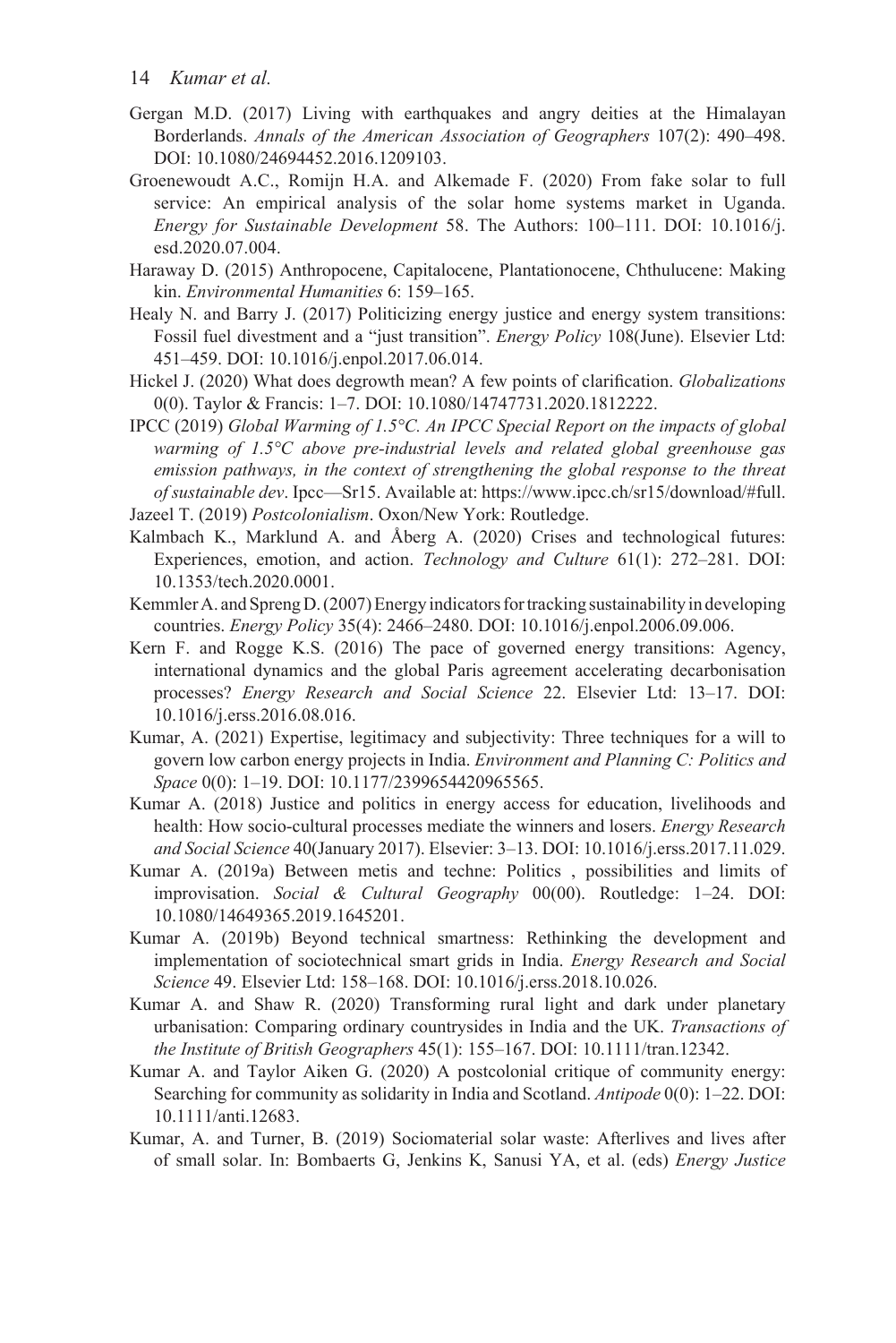*Across Borders*. Switzerland: Springer International Publishing, pp. 155–173. DOI: [10.1007/978-3-030-24021-9\\_8](http://dx.doi.org/10.1007/978-3-030-24021-9_8).

- Kumar A., Ferdous R., Luque-Ayala A., et al. (2019) Solar energy for all? understanding the successes and shortfalls through a critical comparative assessment of Bangladesh, Brazil, India, Mozambique, Sri Lanka and South Africa. *Energy Research & Social Science* 48(March 2018). Elsevier: 166–176. DOI: [10.1016/j.erss.2018.10.005.](http://dx.doi.org/10.1016/j.erss.2018.10.005)
- Lakhanpal S. (2019) Contesting renewable energy in the global south: A case-study of local opposition to a wind power project in the Western Ghats of. *Environmental Development* 30(February). Elsevier Ltd: 51–60. DOI: [10.1016/j.envdev.2019.02.002](http://dx.doi.org/10.1016/j.envdev.2019.02.002).
- Lenton T.M., Rockström J., Gaffney O., et al. (2019) Climate tipping points—too risky to bet against. *Nature* 575: 592–595.
- Lyons K. and Westoby P. (2014) Carbon colonialism and the new land grab: Plantation forestry in Uganda and its livelihood impacts. *Journal of Rural Studies* 36. Elsevier Ltd: 13–21. DOI: [10.1016/j.jrurstud.2014.06.002](http://dx.doi.org/10.1016/j.jrurstud.2014.06.002).
- Madden D. (2019) Editorial: City of emergency. *City* 0(0). Taylor & Francis: 1–4. DOI: [10.1080/13604813.2019.1648734.](http://dx.doi.org/10.1080/13604813.2019.1648734)
- Mahapatra S. and Dasappa S. (2012) Rural electrification: Optimising the choice between decentralised renewable energy sources and grid extension. *Energy for Sustainable Development* 16(2). Elsevier Ltd: 146–154. DOI: [10.1016/j.esd.2012.01.006](http://dx.doi.org/10.1016/j.esd.2012.01.006).
- McEwan C. (2017) Spatial processes and politics of renewable energy transition: Land, zones and frictions in South Africa. *Political Geography* 56. Elsevier Ltd: 1–12. DOI: [10.1016/j.polgeo.2016.10.001](http://dx.doi.org/10.1016/j.polgeo.2016.10.001).
- Monyei C.G., Jenkins K., Serestina V., et al. (2018) Examining energy sufficiency and energy mobility in the global south through the energy justice framework. *Energy Policy* 119(November 2017). Elsevier Ltd: 68–76. DOI: [10.1016/j.enpol.2018.04.026.](http://dx.doi.org/10.1016/j.enpol.2018.04.026)
- Monyei Chukwuka G., Jenkins K.E.H, Monyei Chukwuemeka G., et al. (2019) Response to Todd, De Groot, Mose, McCauley and Heffron's critique of "Examining energy sufficiency and energy mobility in the global south through the energy justice framework". *Energy Policy* 133(August): 1–5. DOI: [10.1016/j.enpol.2019.110917](http://dx.doi.org/10.1016/j.enpol.2019.110917).
- Mulvaney D. (2013) Opening the black box of solar energy technologies: Exploring tensions between innovation and environmental justice. *Science as Culture* 22(2). Routledge: 230–237. DOI: [10.1080/09505431.2013.786995.](http://dx.doi.org/10.1080/09505431.2013.786995)
- Mulvaney D. (2014) Are green jobs just jobs? Cadmium narratives in the life cycle of Photovoltaics. *Geoforum* 54. Pergamon: 178–186. DOI: [10.1016/J.](http://dx.doi.org/10.1016/J.GEOFORUM.2014.01.014) [GEOFORUM.2014.01.014.](http://dx.doi.org/10.1016/J.GEOFORUM.2014.01.014)
- Nirmal P. and Rocheleau D. (2019) Decolonizing degrowth in the post-development convergence: Questions, experiences, and proposals from two Indigenous territories. *Environment and Planning E: Nature and Space* 0(0): 251484861881947. DOI: [10.1177/2514848618819478.](http://dx.doi.org/10.1177/2514848618819478)
- Ockwell D., Byrne R., Hansen U.E., et al. (2018) The uptake and diffusion of solar power in Africa: Socio-cultural and political insights on a rapidly emerging socio-technical transition. *Energy Research and Social Science* 44(May). Elsevier: 122–129. DOI: [10.1016/j.erss.2018.04.033.](http://dx.doi.org/10.1016/j.erss.2018.04.033)
- Osunmuyiwa O. and Ahlborg H. (2019) Inclusiveness by design? Reviewing sustainable electricity access and entrepreneurship from a gender perspective. *Energy Research & Social Science* 53(October 2018). Elsevier: 145–158. DOI: [10.1016/j.erss.2019.03.010.](http://dx.doi.org/10.1016/j.erss.2019.03.010)
- Pachauri S., Brew-Hammond A., Barnes D.F., et al. (2012) Energy access for development. *Global Energy Assessment (GEA)*: 1401–1458. DOI: [10.1017/cbo9780511793677.025.](http://dx.doi.org/10.1017/cbo9780511793677.025)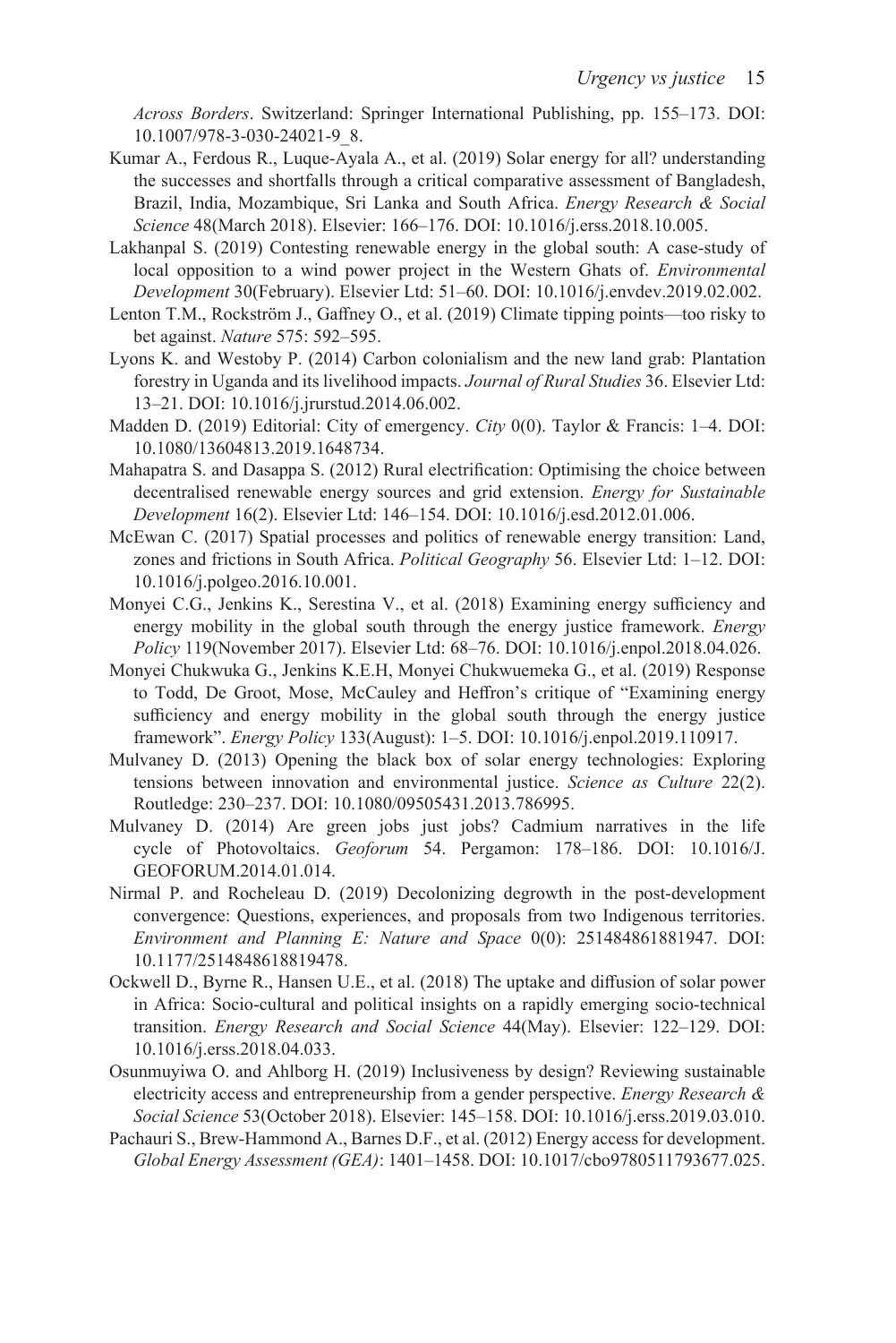- Raworth K. (2017) Why it's time for Doughnut economics. *IPPR Progressive Review*  24(3): 216–222. DOI: [10.1111/newe.12058](http://dx.doi.org/10.1111/newe.12058).
- Rice J.L., Cohen D.A., Long J., Jurjevich J.R. (2019) Contradictions of the climate-friendly city: New perspectives on eco-gentrification and housing justice. *International Journal of Urban and Regional Research*. DOI: [10.1111/1468-2427.12740.](http://dx.doi.org/10.1111/1468-2427.12740)
- 43. International Energy Initiative: 203–223. DOI: [https://doi.org/10.1016/j.esd.2018.](https://doi.org/10.1016/j.esd.2018.02.003) [02.003.](https://doi.org/10.1016/j.esd.2018.02.003) Riva F., Ahlborg H., Hartvigsson E., Pachauri S., Colombo, E. (2018) Electricity access and rural development: Review of complex socio-economic dynamics and casual diagrams for more appropriate energy modelling. *Energy for Sustainable Development*
- Rockström J., Steffen W., Noone K., Persson, A., Stuart Chapin, F., Lambin, E. F., Lenton, T. M., Scheffer, M., Folke, C., Schellnhuber, H. J., Nykvist, B., de Wit, C. A., Hughes, T., van der Leeuw, S., Rodhe, H., Sörlin, S., Snyder, P. K., Costanza, R., Svedin, U., Falkenmark, M., Karlberg, L., Corell, R. W., Fabry, V. J., Hansen, J, Walker, B., Liverman, D., Richardson, K., Crutzen, P., and Foley, J. A. (2009) A safe operation space for humanity. *Nature* 461(September): 472–475.
- Ryan S.E. (2014) Rethinking gender and identity in energy studies. *Energy Research & Social Science* 1. Elsevier Ltd.: 96–105. DOI: [10.1016/j.erss.2014.02.008.](http://dx.doi.org/10.1016/j.erss.2014.02.008)
- Saldanha A. (2020) A date with destiny: Racial capitalism and the beginnings of the Anthropocene. *Environment and Planning D: Society and Space* 38(1): 12–34. DOI: [10.1177/0263775819871964.](http://dx.doi.org/10.1177/0263775819871964)
- Schiffer A. (2016) Empowered, excited, or disenfranchised? Unveiling issues of energy access inequality and resource dependency in The Gambia. *Energy Research & Social Science* 18. Elsevier Ltd: 50–61. DOI: [10.1016/j.erss.2016.04.011.](http://dx.doi.org/10.1016/j.erss.2016.04.011)
- Schmidt J.J., Brown P.G. and Orr C.J. (2016) Ethics in the Anthropocene: A research agenda. *Anthropocene Review* 3(3): 188–200. DOI: [10.1177/2053019616662052](http://dx.doi.org/10.1177/2053019616662052).
- Sharma A. (2020) 'We do not want fake energy': The social shaping of a solar microgrid in rural India. *Science, Technology and Society* (April 2018): 1–17. DOI: [10.1177/0971721820903006.](http://dx.doi.org/10.1177/0971721820903006)
- Singh A., Strating A.T., Romero Herrera N.A., van Dijk H.W., Keyson D.V. (2017) Towards an ethnography of electrification in rural India: Social relations and values in household energy exchanges. *Energy Research & Social Science* 30(November 2016). Elsevier: 103–115. DOI: [10.1016/j.erss.2017.06.031.](http://dx.doi.org/10.1016/j.erss.2017.06.031)
- Sovacool B.K. and Geels F.W. (2016) Further reflections on the temporality of energy transitions: A response to critics. *Energy Research & Social Science* 22. Elsevier Ltd: 232–237. DOI: [10.1016/j.erss.2016.08.013](http://dx.doi.org/10.1016/j.erss.2016.08.013).
- Srivastava L. and Rehman I. (2006) Energy for sustainable development in India: Linkages and strategic direction. *Energy Policy* 34(5): 643–654. DOI: [10.1016/j.](http://dx.doi.org/10.1016/j.enpol.2005.11.016) [enpol.2005.11.016](http://dx.doi.org/10.1016/j.enpol.2005.11.016).
- Standal K. and Winther T. (2016) Empowerment through energy? impact of electricity on care work practices and gender relations. *Forum for Development Studies* 43(1). Taylor & Francis: 27–45. DOI: [10.1080/08039410.2015.1134642.](http://dx.doi.org/10.1080/08039410.2015.1134642)
- Sundberg J (2014) Decolonizing posthumanist geographies. *Cultural Geographies* 21(1): 33–47. DOI: [10.1177/1474474013486067](http://dx.doi.org/10.1177/1474474013486067).
- Swyngedouw E. (2019) The Anthropo (Obs) cene. In: Antipode Editorial Collective (ed.) *Keywords in Radical Geography: Antipode at 50*. John Wiley & Sons Ltd, pp. 253–258.